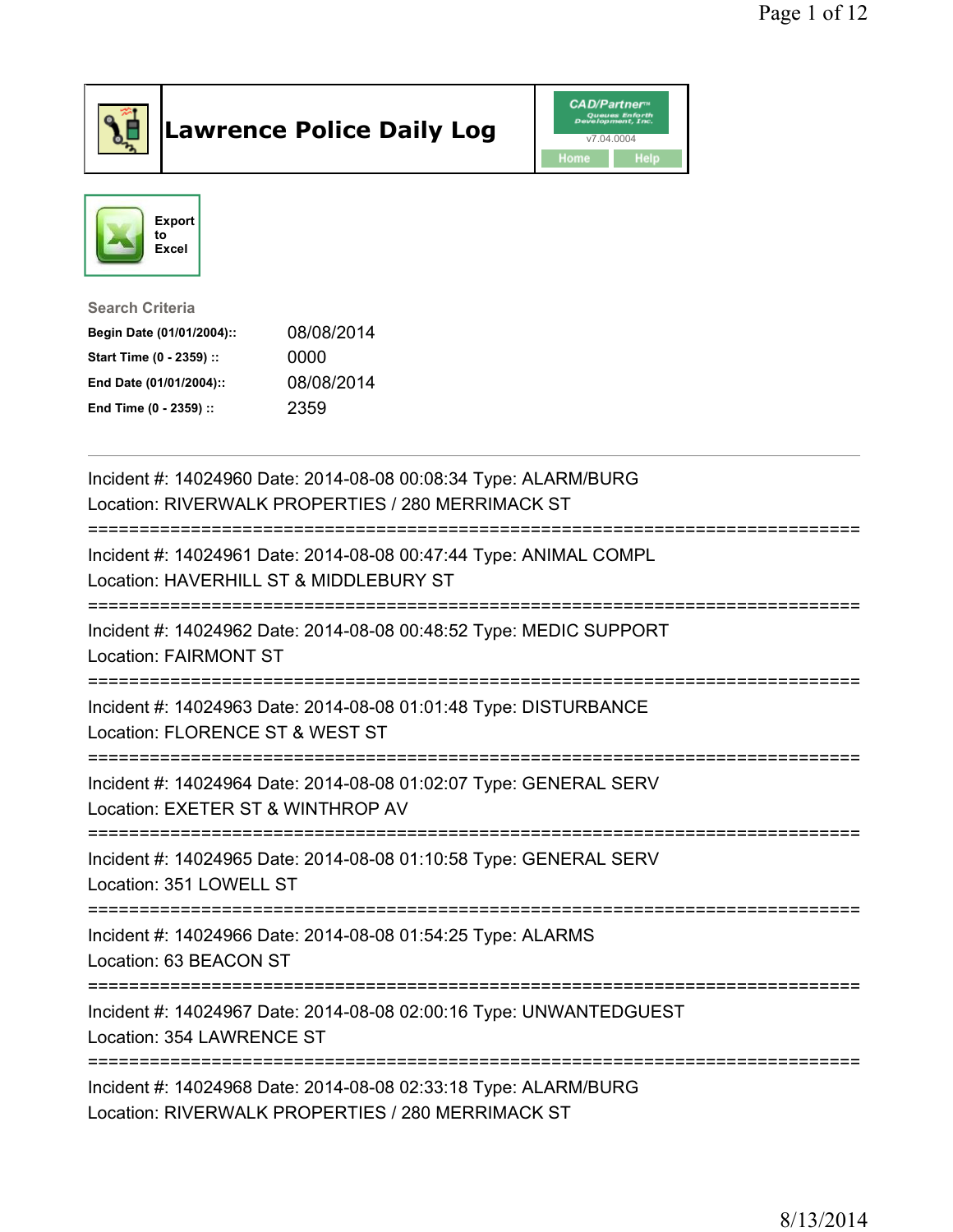| Incident #: 14024969 Date: 2014-08-08 02:50:15 Type: B&E/PAST<br>Location: 26 GARFIELD ST #BASEMENT                                           |
|-----------------------------------------------------------------------------------------------------------------------------------------------|
| Incident #: 14024970 Date: 2014-08-08 02:52:23 Type: ALARMS<br>Location: HEALTH & HUMAN SERVICES / 280 MERRIMACK ST FL 2 & 3                  |
| Incident #: 14024971 Date: 2014-08-08 02:54:34 Type: SUS PERS/MV<br>Location: BIG N' BEEFY / 415 BROADWAY<br>================================ |
| Incident #: 14024972 Date: 2014-08-08 03:00:34 Type: ALARMS<br>Location: LEAHY SCHOOL / 100 ERVING AV                                         |
| Incident #: 14024973 Date: 2014-08-08 04:01:05 Type: CK WELL BEING<br>Location: 99 PEARL ST<br>=====================================          |
| Incident #: 14024974 Date: 2014-08-08 05:14:20 Type: AUTO ACC/UNK PI<br>Location: 189 WATER ST                                                |
| Incident #: 14024975 Date: 2014-08-08 06:10:34 Type: ALARMS<br>Location: BREEN SCHOOL / 114 OSGOOD ST                                         |
| Incident #: 14024976 Date: 2014-08-08 06:22:54 Type: STOL/MV/PAS<br>Location: 68 TENNEY ST                                                    |
| Incident #: 14024977 Date: 2014-08-08 06:26:02 Type: ALARMS<br>Location: BREEN SCHOOL / 114 OSGOOD ST                                         |
| Incident #: 14024978 Date: 2014-08-08 06:29:46 Type: GENERAL SERV<br>Location: 300 CANAL ST                                                   |
| Incident #: 14024979 Date: 2014-08-08 07:18:40 Type: ALARMS<br>Location: 29 GRAFTON ST                                                        |
| Incident #: 14024980 Date: 2014-08-08 07:30:23 Type: ALARMS<br>Location: MERRIMACK VALLEY CREDIT UNION / 500 MERRIMACK ST                     |
| Incident #: 14024981 Date: 2014-08-08 07:41:59 Type: SPECIAL CHECK<br>Location: ACTON ST & BROADWAY                                           |
| Incident #: 14024982 Date: 2014-08-08 07:56:43 Type: ALARMS                                                                                   |

Location: 100 HAWTHORNE WAY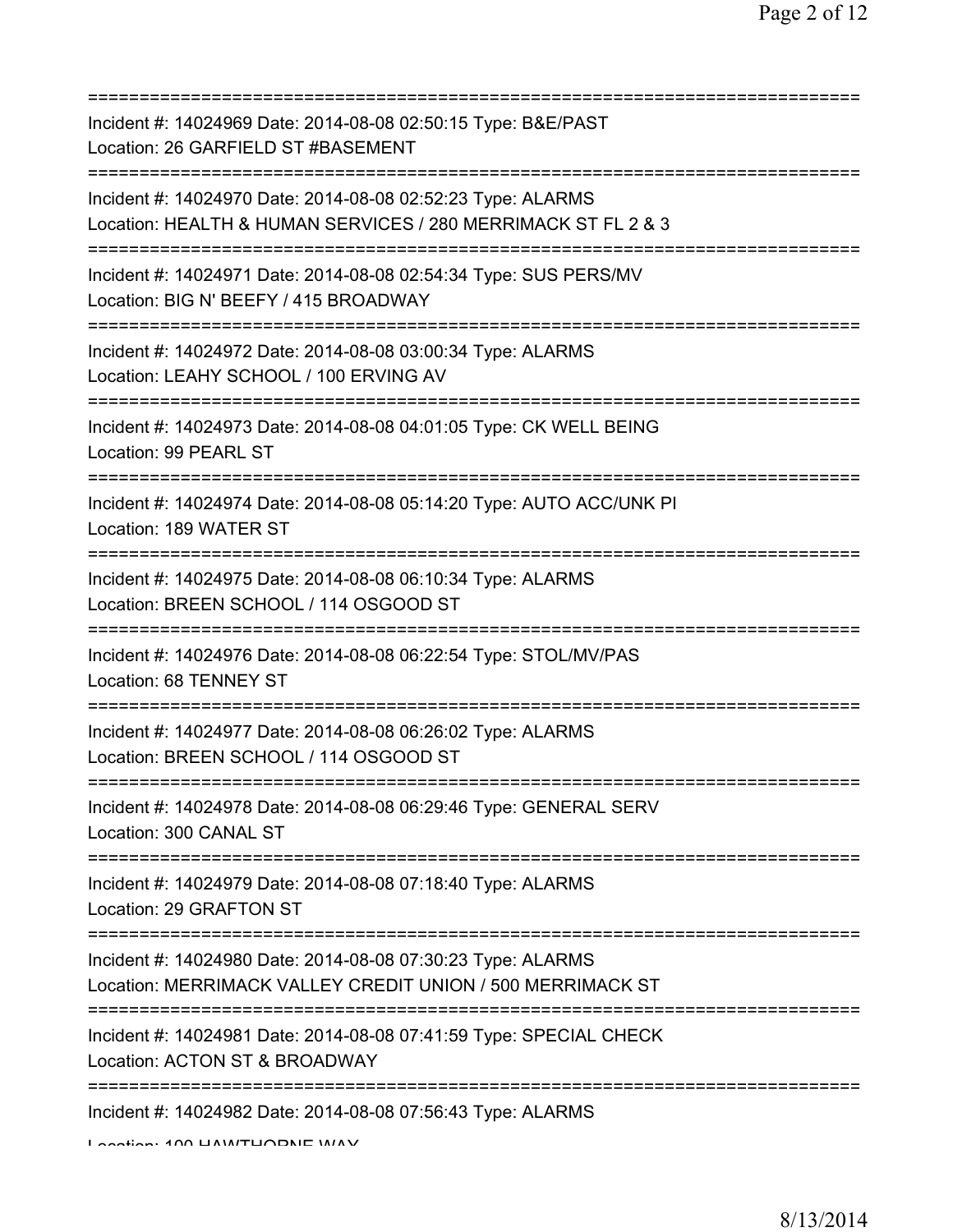| Incident #: 14024983 Date: 2014-08-08 08:26:32 Type: ALARMS<br>Location: 17 WILLOUGHBY ST<br>Incident #: 14024984 Date: 2014-08-08 08:32:33 Type: ALARMS<br>Location: GOOD SHEPHERD / 412 HAMPSHIRE ST<br>=======================<br>Incident #: 14024985 Date: 2014-08-08 08:40:33 Type: E911 HANGUP<br>Location: 35 COMMON ST #130<br>=====================================<br>Incident #: 14024986 Date: 2014-08-08 09:13:21 Type: ALARM/BURG<br>Location: 170 COMMON ST #101<br>Incident #: 14024987 Date: 2014-08-08 09:14:37 Type: MAL DAMAGE<br>Location: EUROPEAN MOTORS / 314 S BROADWAY<br>======================<br>Incident #: 14024988 Date: 2014-08-08 09:17:38 Type: AUTO ACC/NO PI<br>Location: 67 FERN ST<br>Incident #: 14024989 Date: 2014-08-08 09:41:44 Type: ALARM/BURG<br>Location: MARKET BASKET / 1 GROCERY WY<br>Incident #: 14024990 Date: 2014-08-08 09:43:14 Type: B&E/PAST<br>Location: 317 S BROADWAY #4<br>Incident #: 14024991 Date: 2014-08-08 09:43:56 Type: WARRANT SERVE<br>Location: 73 LYNN ST FL 1<br>Incident #: 14024992 Date: 2014-08-08 10:02:41 Type: UNWANTEDGUEST<br>Location: 117 FARNHAM ST FL 1<br>Incident #: 14024993 Date: 2014-08-08 10:32:12 Type: CK WELL BEING<br>Location: FOREST ST & HAVERHILL ST<br>=======================<br>Incident #: 14024994 Date: 2014-08-08 10:32:49 Type: LIC PLATE STO<br>Location: 570 S UNION ST<br>Incident #: 14024995 Date: 2014-08-08 10:35:46 Type: PARK & WALK<br>Location: 205 BROADWAY<br>=====================<br>Incident #: 14024996 Date: 2014-08-08 10:39:08 Type: ALARM/HOLD |  |
|--------------------------------------------------------------------------------------------------------------------------------------------------------------------------------------------------------------------------------------------------------------------------------------------------------------------------------------------------------------------------------------------------------------------------------------------------------------------------------------------------------------------------------------------------------------------------------------------------------------------------------------------------------------------------------------------------------------------------------------------------------------------------------------------------------------------------------------------------------------------------------------------------------------------------------------------------------------------------------------------------------------------------------------------------------------------------------------------------------------------------------------------------------------------------------------------------------------------------------------------------------------------------------------------------------------------------------------------------------------------------------------------------------------------------------------------------------------------------------------------------------------------------------------------------------------------------------------|--|
|                                                                                                                                                                                                                                                                                                                                                                                                                                                                                                                                                                                                                                                                                                                                                                                                                                                                                                                                                                                                                                                                                                                                                                                                                                                                                                                                                                                                                                                                                                                                                                                      |  |
|                                                                                                                                                                                                                                                                                                                                                                                                                                                                                                                                                                                                                                                                                                                                                                                                                                                                                                                                                                                                                                                                                                                                                                                                                                                                                                                                                                                                                                                                                                                                                                                      |  |
|                                                                                                                                                                                                                                                                                                                                                                                                                                                                                                                                                                                                                                                                                                                                                                                                                                                                                                                                                                                                                                                                                                                                                                                                                                                                                                                                                                                                                                                                                                                                                                                      |  |
|                                                                                                                                                                                                                                                                                                                                                                                                                                                                                                                                                                                                                                                                                                                                                                                                                                                                                                                                                                                                                                                                                                                                                                                                                                                                                                                                                                                                                                                                                                                                                                                      |  |
|                                                                                                                                                                                                                                                                                                                                                                                                                                                                                                                                                                                                                                                                                                                                                                                                                                                                                                                                                                                                                                                                                                                                                                                                                                                                                                                                                                                                                                                                                                                                                                                      |  |
|                                                                                                                                                                                                                                                                                                                                                                                                                                                                                                                                                                                                                                                                                                                                                                                                                                                                                                                                                                                                                                                                                                                                                                                                                                                                                                                                                                                                                                                                                                                                                                                      |  |
|                                                                                                                                                                                                                                                                                                                                                                                                                                                                                                                                                                                                                                                                                                                                                                                                                                                                                                                                                                                                                                                                                                                                                                                                                                                                                                                                                                                                                                                                                                                                                                                      |  |
|                                                                                                                                                                                                                                                                                                                                                                                                                                                                                                                                                                                                                                                                                                                                                                                                                                                                                                                                                                                                                                                                                                                                                                                                                                                                                                                                                                                                                                                                                                                                                                                      |  |
|                                                                                                                                                                                                                                                                                                                                                                                                                                                                                                                                                                                                                                                                                                                                                                                                                                                                                                                                                                                                                                                                                                                                                                                                                                                                                                                                                                                                                                                                                                                                                                                      |  |
|                                                                                                                                                                                                                                                                                                                                                                                                                                                                                                                                                                                                                                                                                                                                                                                                                                                                                                                                                                                                                                                                                                                                                                                                                                                                                                                                                                                                                                                                                                                                                                                      |  |
|                                                                                                                                                                                                                                                                                                                                                                                                                                                                                                                                                                                                                                                                                                                                                                                                                                                                                                                                                                                                                                                                                                                                                                                                                                                                                                                                                                                                                                                                                                                                                                                      |  |
|                                                                                                                                                                                                                                                                                                                                                                                                                                                                                                                                                                                                                                                                                                                                                                                                                                                                                                                                                                                                                                                                                                                                                                                                                                                                                                                                                                                                                                                                                                                                                                                      |  |
|                                                                                                                                                                                                                                                                                                                                                                                                                                                                                                                                                                                                                                                                                                                                                                                                                                                                                                                                                                                                                                                                                                                                                                                                                                                                                                                                                                                                                                                                                                                                                                                      |  |
|                                                                                                                                                                                                                                                                                                                                                                                                                                                                                                                                                                                                                                                                                                                                                                                                                                                                                                                                                                                                                                                                                                                                                                                                                                                                                                                                                                                                                                                                                                                                                                                      |  |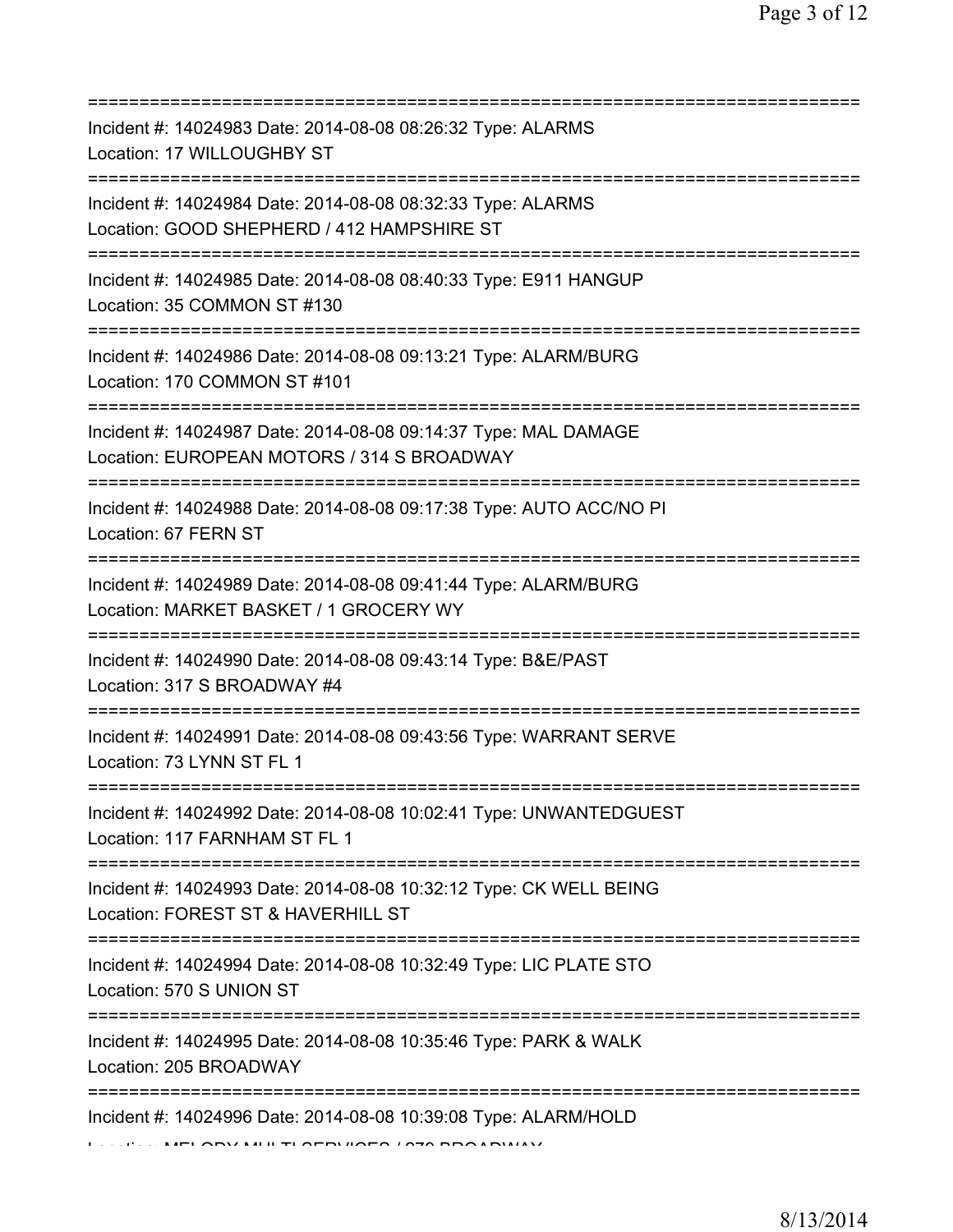=========================================================================== Incident #: 14024997 Date: 2014-08-08 10:45:59 Type: E911 HANGUP Location: 18 WILMOT ST =========================================================================== Incident #: 14024998 Date: 2014-08-08 10:52:42 Type: MISSING PERS Location: 224 WATER ST =========================================================================== Incident #: 14024999 Date: 2014-08-08 11:02:31 Type: HIT & RUN M/V Location: E HAVERHILL ST & PROSPECT ST =========================================================================== Incident #: 14025000 Date: 2014-08-08 11:04:29 Type: MEDIC SUPPORT Location: SHOWCASE CINEMA / 141 WINTHROP AV =========================================================================== Incident #: 14025001 Date: 2014-08-08 11:07:11 Type: AUTO ACC/NO PI Location: 75 MANCHESTER ST =========================================================================== Incident #: 14025002 Date: 2014-08-08 11:14:55 Type: M/V STOP Location: 384 HAVERHILL ST =========================================================================== Incident #: 14025003 Date: 2014-08-08 11:21:44 Type: SUS PERS/MV Location: 51 EMMETT ST =========================================================================== Incident #: 14025005 Date: 2014-08-08 11:22:06 Type: ALARM/BURG Location: 45 EUTAW ST =========================================================================== Incident #: 14025004 Date: 2014-08-08 11:22:57 Type: M/V STOP Location: S UNION ST & SALEM ST =========================================================================== Incident #: 14025006 Date: 2014-08-08 11:40:12 Type: ANIMAL COMPL Location: 134 WEST ST =========================================================================== Incident #: 14025007 Date: 2014-08-08 11:45:33 Type: SUS PERS/MV Location: 50 BROADWAY =========================================================================== Incident #: 14025008 Date: 2014-08-08 11:47:35 Type: NEIGHBOR PROB Location: 81 BRADFORD ST =========================================================================== Incident #: 14025009 Date: 2014-08-08 11:51:13 Type: RECOV/STOL/MV Location: 369 HAVERHILL ST =========================================================================== Incident #: 14025010 Date: 2014-08-08 11:57:15 Type: PARK & WALK Location: COMMON ST & LAWRENCE ST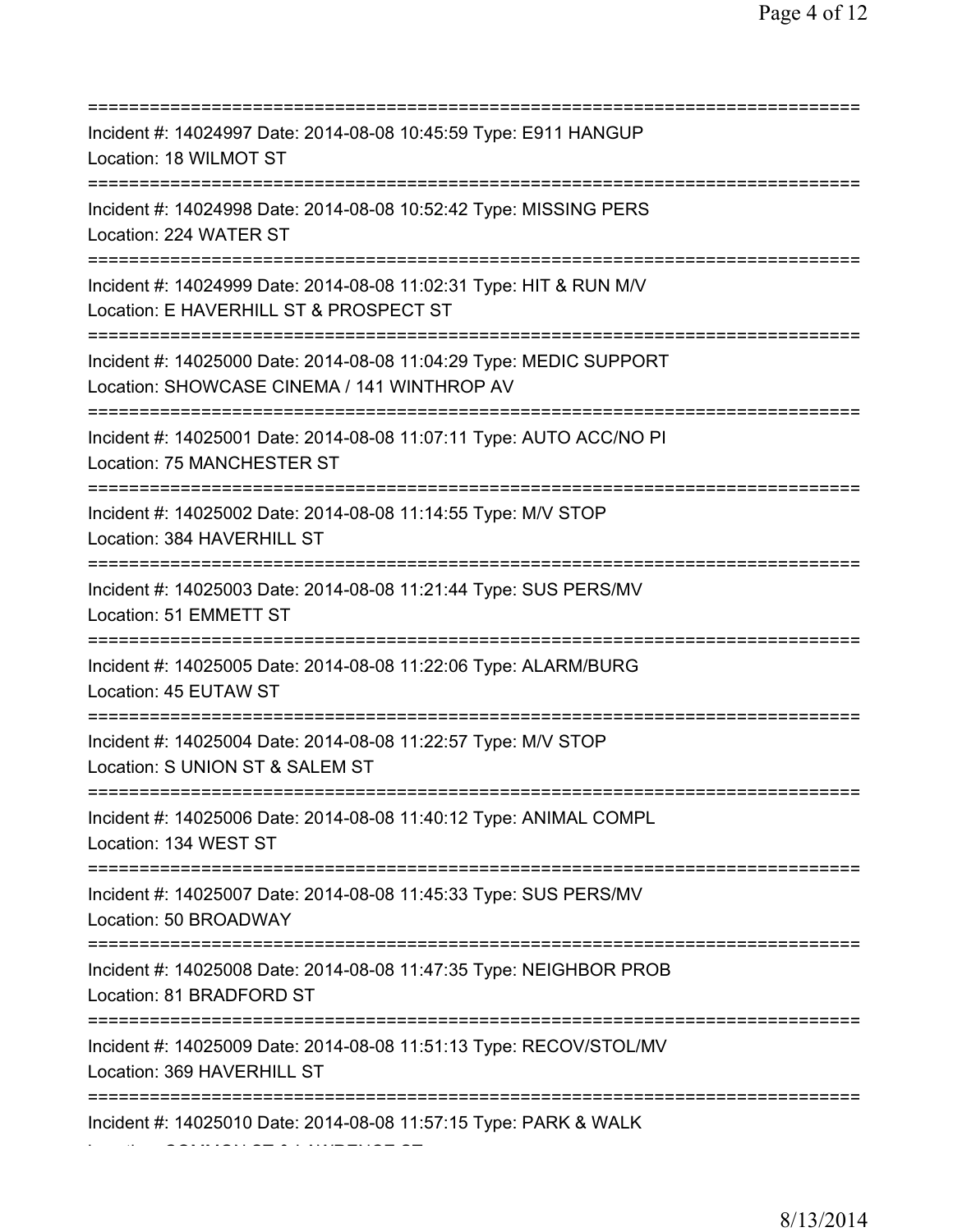| Incident #: 14025011 Date: 2014-08-08 12:04:26 Type: ALARM/BURG<br>Location: 2 PROSPECT WY                                       |
|----------------------------------------------------------------------------------------------------------------------------------|
| Incident #: 14025012 Date: 2014-08-08 12:19:33 Type: LARCENY/PAST<br>Location: YMCA / 40 LAWRENCE ST                             |
| Incident #: 14025013 Date: 2014-08-08 12:27:39 Type: DRUG VIO<br>Location: MERRIMACK ST & S BROADWAY                             |
| Incident #: 14025014 Date: 2014-08-08 12:28:26 Type: PARK & WALK<br>Location: APPLETON ST & ESSEX ST                             |
| Incident #: 14025015 Date: 2014-08-08 12:32:20 Type: M/V STOP<br>Location: LAWRENCE ST & LEBANON ST                              |
| Incident #: 14025016 Date: 2014-08-08 12:41:40 Type: TRESPASSING<br>Location: 20 KNOX ST                                         |
| Incident #: 14025017 Date: 2014-08-08 12:44:15 Type: M/V STOP<br>Location: 31 JACKSON ST                                         |
| Incident #: 14025018 Date: 2014-08-08 13:10:56 Type: B&E FOLLOW UP<br>Location: 219 S UNION ST                                   |
| Incident #: 14025019 Date: 2014-08-08 13:15:12 Type: KEEP PEACE<br>Location: 1 GENERAL ST #ST                                    |
| Incident #: 14025020 Date: 2014-08-08 13:21:42 Type: DISTURBANCE<br>Location: 204 S UNION ST FL 3R<br>========================== |
| Incident #: 14025021 Date: 2014-08-08 13:22:31 Type: ALARM/BURG<br>Location: 41 MILTON ST                                        |
| Incident #: 14025022 Date: 2014-08-08 13:30:45 Type: LIC PLATE STO<br>Location: 9 BENNINGTON ST                                  |
| Incident #: 14025023 Date: 2014-08-08 13:32:12 Type: DISTURBANCE<br>Location: 360 BROADWAY                                       |
| Incident #: 14025024 Date: 2014-08-08 13:39:49 Type: B&E/MV/PAST                                                                 |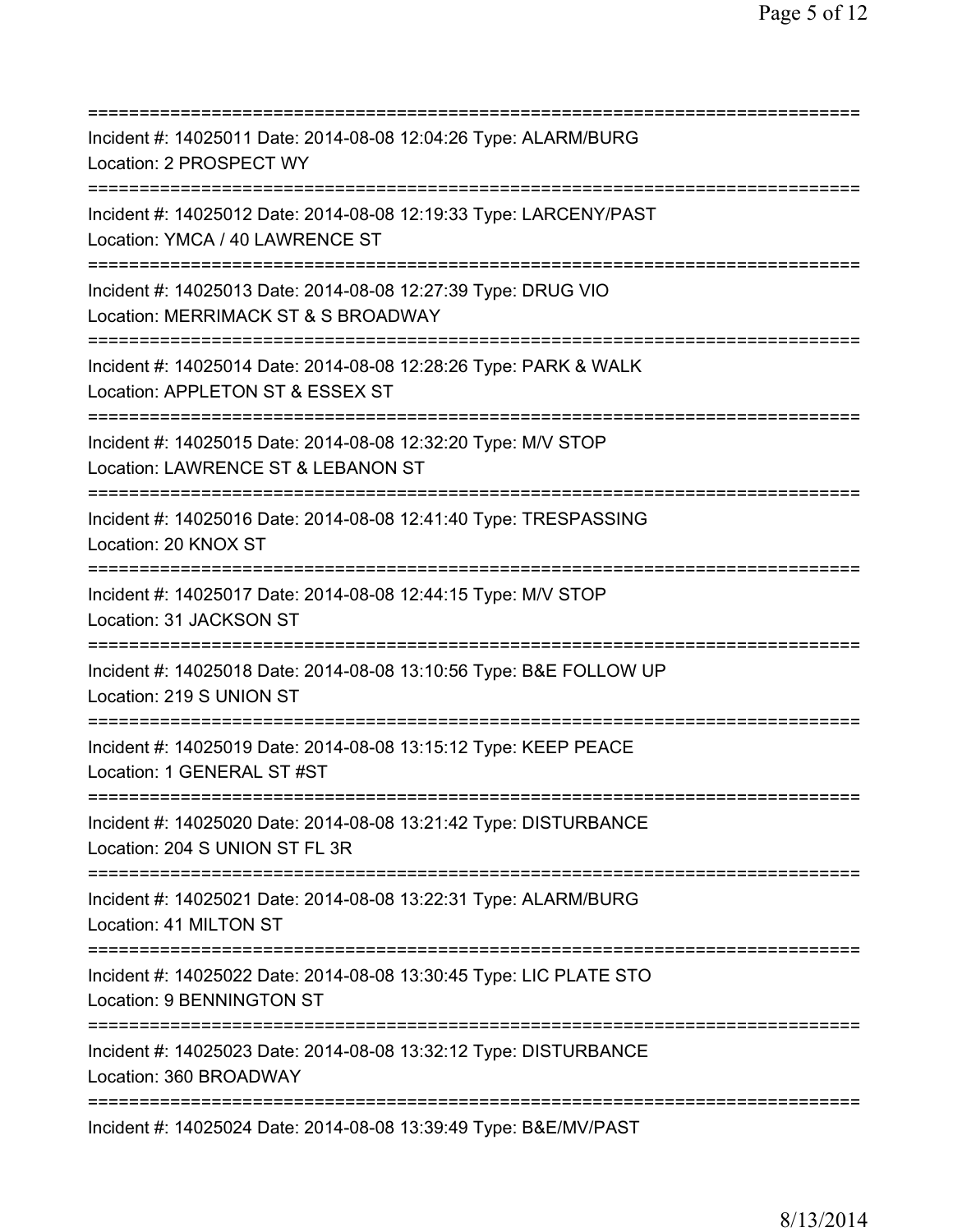=========================================================================== Incident #: 14025025 Date: 2014-08-08 13:57:45 Type: SPECIAL CHECK Location: 80 ABBOTT ST =========================================================================== Incident #: 14025026 Date: 2014-08-08 14:39:28 Type: ALARM/BURG Location: CITY OF LAWRENCE COMMUNITY DEVELOPM / 147 HAVERHILL ST =========================================================================== Incident #: 14025028 Date: 2014-08-08 14:54:41 Type: MISSING PERS Location: 391 CHESTNUT ST #148 FL 3RD =========================================================================== Incident #: 14025027 Date: 2014-08-08 14:54:52 Type: AUTO ACC/NO PI Location: 58 MELVIN ST =========================================================================== Incident #: 14025029 Date: 2014-08-08 15:07:06 Type: WOMAN DOWN Location: 172 SPRUCE ST =========================================================================== Incident #: 14025030 Date: 2014-08-08 15:14:05 Type: A&B PROG Location: ELM ST & JACKSON ST =========================================================================== Incident #: 14025031 Date: 2014-08-08 15:14:42 Type: VIO CITY ORD Location: 30 SUMMER ST =========================================================================== Incident #: 14025032 Date: 2014-08-08 15:43:53 Type: MEDIC SUPPORT Location: 73 WINTHROP AV =========================================================================== Incident #: 14025033 Date: 2014-08-08 15:45:32 Type: TENANT PROB Location: 403 ANDOVER ST #1ST LEFT =========================================================================== Incident #: 14025034 Date: 2014-08-08 15:54:18 Type: SUS PERS/MV Location: 22 DURHAM ST =========================================================================== Incident #: 14025035 Date: 2014-08-08 15:59:50 Type: ALARM/BURG Location: COMMUNITY DEVELOPMENT CITY OF LAWRE / 147 HAVERHILL ST =========================================================================== Incident #: 14025036 Date: 2014-08-08 16:06:09 Type: ROBBERY UNARM Location: APPLETON ST & ESSEX ST =========================================================================== Incident #: 14025037 Date: 2014-08-08 16:10:43 Type: AUTO ACC/NO PI Location: 343 LOWELL ST =========================================================================== Incident #: 14025038 Date: 2014-08-08 16:12:05 Type: SUS PERS/MV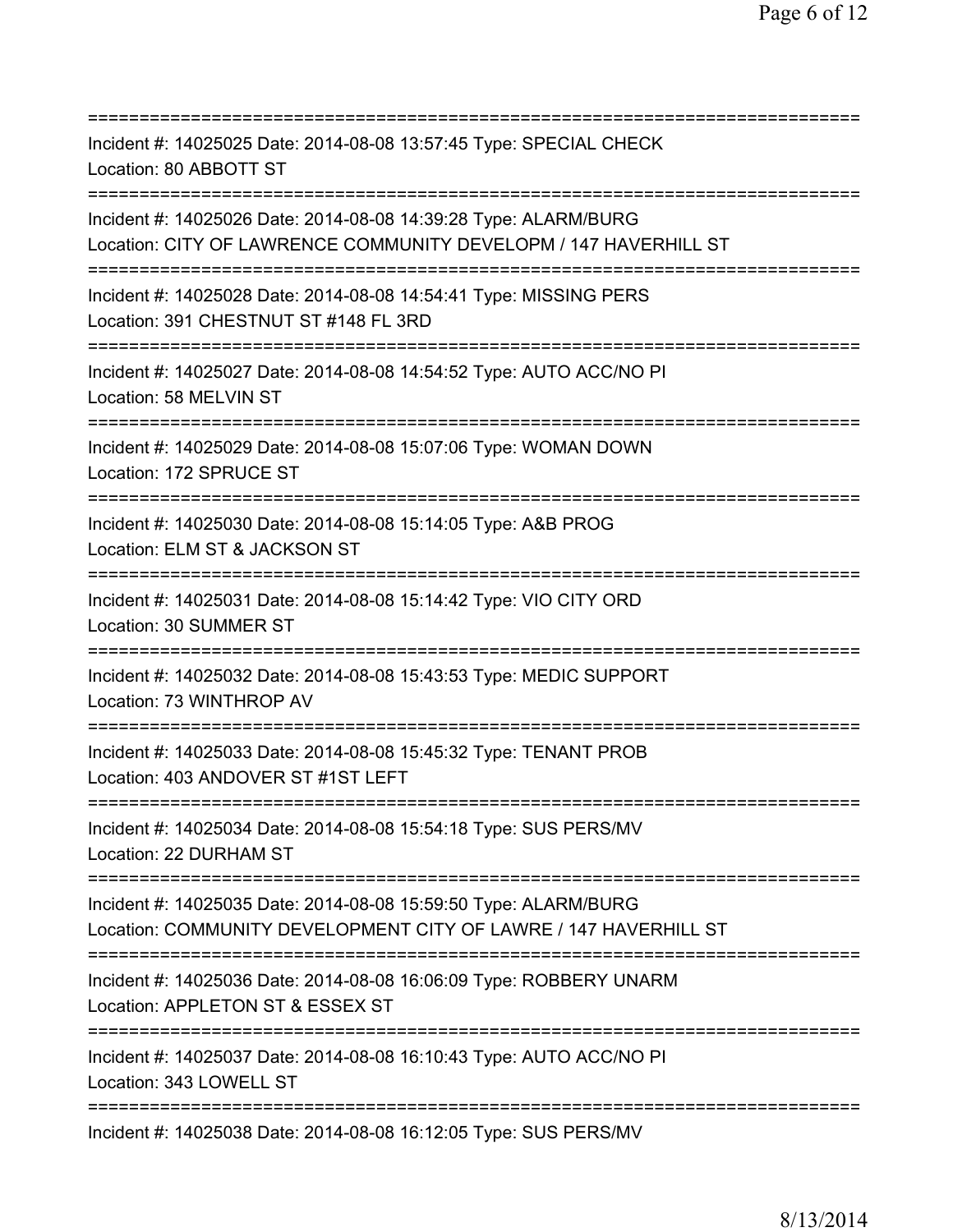Location: OSGOOD ST =========================================================================== Incident #: 14025039 Date: 2014-08-08 16:17:57 Type: KEEP PEACE Location: 140 WOODLAND ST =========================================================================== Incident #: 14025042 Date: 2014-08-08 16:24:06 Type: SUS PERS/MV Location: 116 EXCHANGE ST =========================================================================== Incident #: 14025041 Date: 2014-08-08 16:24:20 Type: DOMESTIC/PAST Location: 28 WARWICK ST =========================================================================== Incident #: 14025040 Date: 2014-08-08 16:24:29 Type: DISTURBANCE Location: MAACO / 660 S UNION ST =========================================================================== Incident #: 14025043 Date: 2014-08-08 16:27:13 Type: MV/BLOCKING Location: 335 LAWRENCE ST =========================================================================== Incident #: 14025044 Date: 2014-08-08 16:28:06 Type: AUTO ACC/NO PI Location: WINTHROP AV =========================================================================== Incident #: 14025045 Date: 2014-08-08 16:28:22 Type: SUS PERS/MV Location: 200 COMMON ST FL 3 =========================================================================== Incident #: 14025046 Date: 2014-08-08 16:34:17 Type: DISORDERLY Location: RAILROAD ST =========================================================================== Incident #: 14025047 Date: 2014-08-08 16:40:58 Type: AUTO ACC/NO PI Location: ANDOVER ST & PARKER ST =========================================================================== Incident #: 14025048 Date: 2014-08-08 17:03:37 Type: KEEP PEACE Location: 28 WARWICK ST =========================================================================== Incident #: 14025049 Date: 2014-08-08 17:05:16 Type: TENANT PROB Location: 403 ANDOVER ST =========================================================================== Incident #: 14025050 Date: 2014-08-08 17:12:24 Type: MEDIC SUPPORT Location: WALGREENS / 135 BROADWAY =========================================================================== Incident #: 14025051 Date: 2014-08-08 17:23:19 Type: A&B PAST Location: 317 LOWELL ST ===========================================================================

Incident #: 14025052 Date: 2014 08 08 17:27:52 Type: NOISE ORD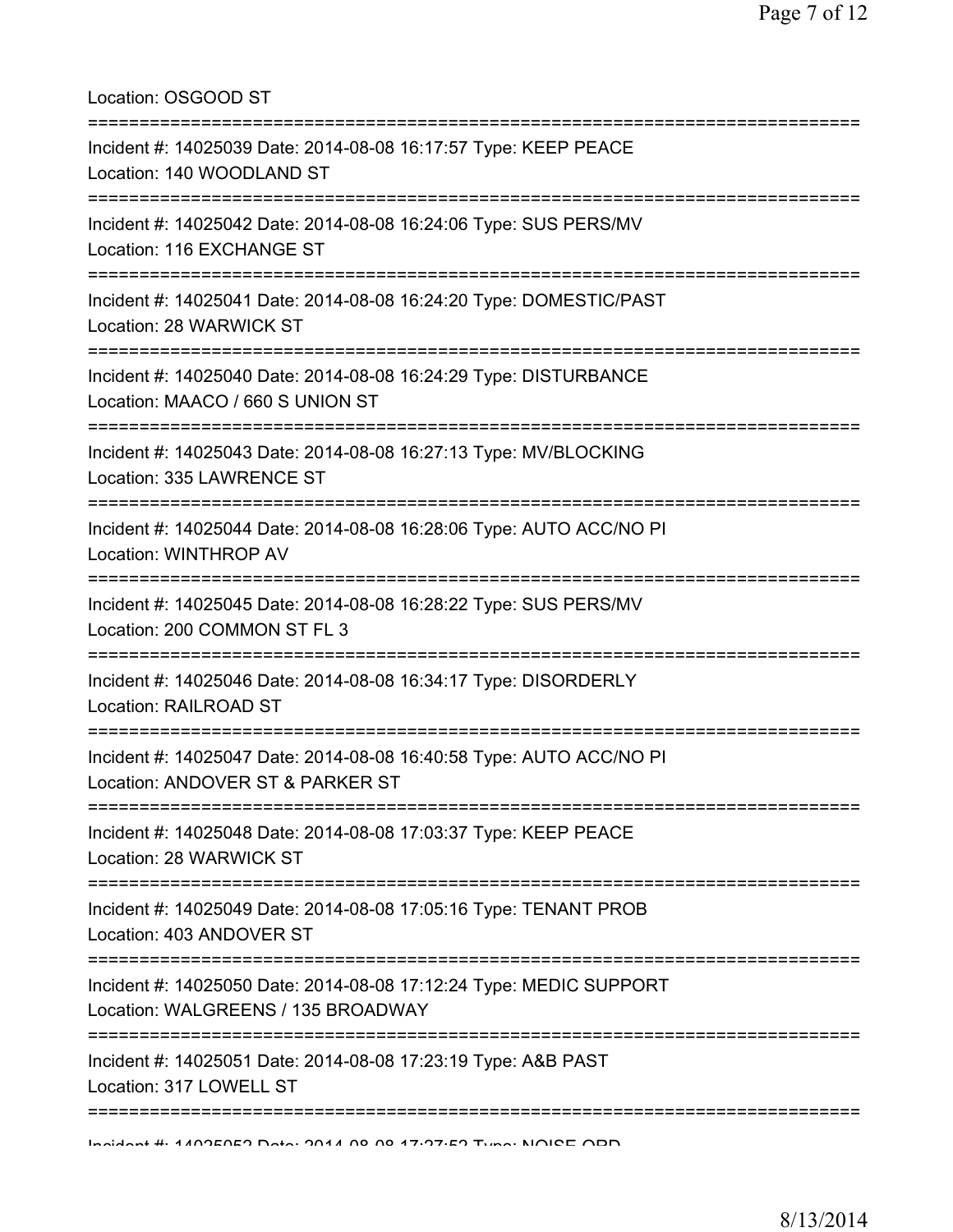Location: 33 ROBINSON CT

| Incident #: 14025053 Date: 2014-08-08 17:30:07 Type: SUS PERS/MV<br>Location: 200 COMMON ST                                                    |
|------------------------------------------------------------------------------------------------------------------------------------------------|
| :=====================<br>Incident #: 14025054 Date: 2014-08-08 17:38:18 Type: FIGHT<br>Location: SOUTH LAWRENCE EAST SCHOOL / 165 CRAWFORD ST |
| Incident #: 14025055 Date: 2014-08-08 17:54:48 Type: VIO CITY ORD<br>Location: CHESTER ST & STATE ST                                           |
| Incident #: 14025056 Date: 2014-08-08 17:55:21 Type: DRINKING PUBL<br>Location: 124 FRANKLIN ST<br>;=================================          |
| Incident #: 14025057 Date: 2014-08-08 17:57:29 Type: CK WELL BEING<br>Location: S BROADWAY & SHATTUCK ST                                       |
| Incident #: 14025059 Date: 2014-08-08 18:04:22 Type: DRUG VIO<br>Location: BURGER KING / 187 BROADWAY                                          |
| Incident #: 14025058 Date: 2014-08-08 18:04:35 Type: ALARM/BURG<br>Location: 19 PILGRIM RD                                                     |
| Incident #: 14025060 Date: 2014-08-08 18:15:40 Type: VIO CITY ORD<br>Location: STATE ST                                                        |
| Incident #: 14025061 Date: 2014-08-08 18:22:40 Type: MV/BLOCKING<br>Location: 182 ANDOVER ST                                                   |
| Incident #: 14025062 Date: 2014-08-08 18:24:33 Type: M/V STOP<br>Location: ANDOVER ST & WINTHROP AV<br>:===============================        |
| Incident #: 14025063 Date: 2014-08-08 18:29:00 Type: DOMESTIC/PROG<br>Location: 320 E HAVERHILL ST                                             |
| Incident #: 14025064 Date: 2014-08-08 18:45:53 Type: DRUG OVERDOSE<br>Location: 197 WEST ST                                                    |
| Incident #: 14025065 Date: 2014-08-08 18:46:13 Type: ALARM/BURG<br>Location: WEST ST AUTO / 136 WEST ST                                        |
|                                                                                                                                                |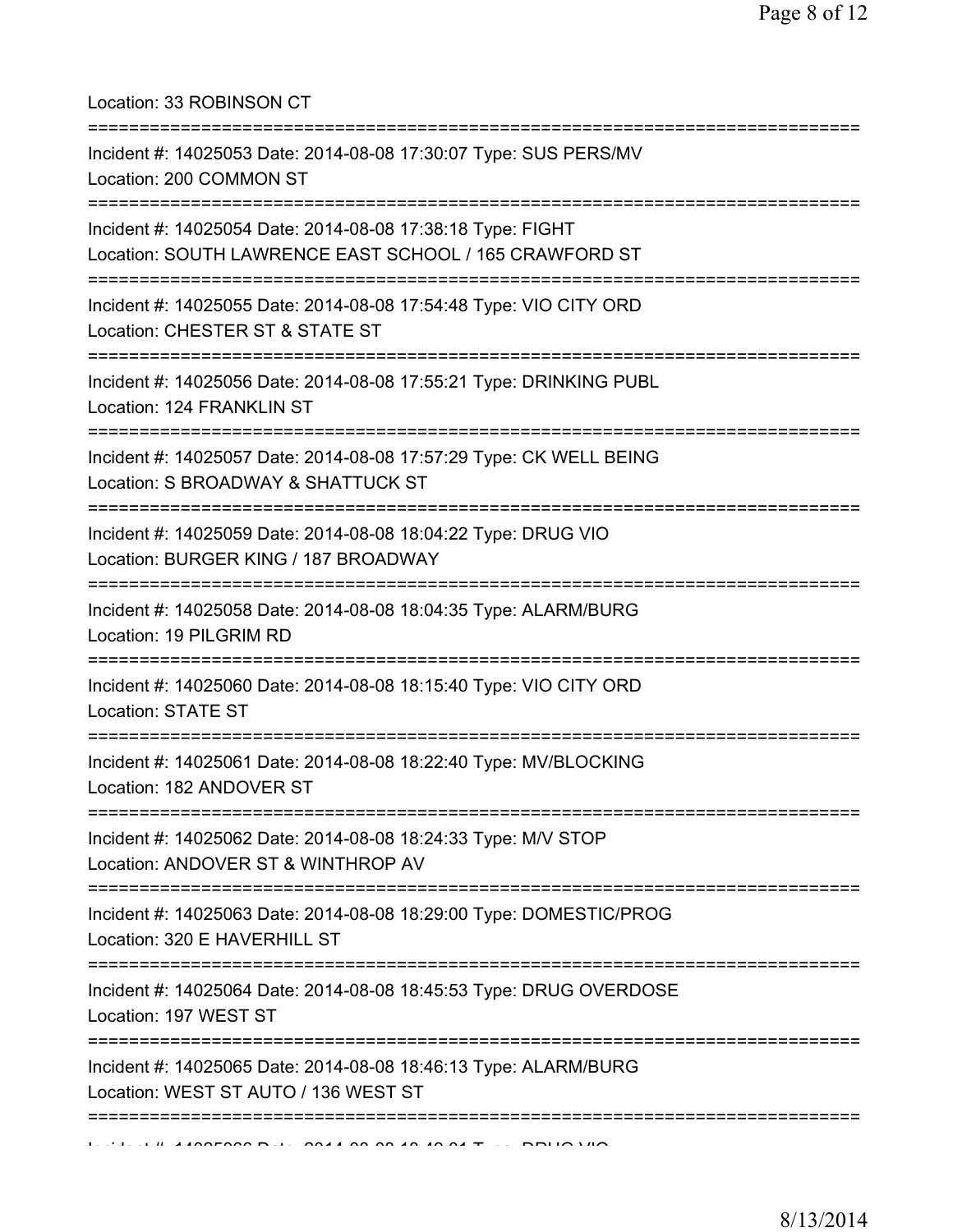Location: WALGREENS / 220 S BROADWAY =========================================================================== Incident #: 14025067 Date: 2014-08-08 18:51:14 Type: NOISE ORD Location: 18 LEA ST =========================================================================== Incident #: 14025068 Date: 2014-08-08 18:55:57 Type: TRESPASSING Location: 96 JACKSON ST =========================================================================== Incident #: 14025069 Date: 2014-08-08 19:11:59 Type: DISTURBANCE Location: 19 OXFORD ST =========================================================================== Incident #: 14025070 Date: 2014-08-08 19:14:52 Type: LIC PLATE STO Location: 155 BENNINGTON ST =========================================================================== Incident #: 14025071 Date: 2014-08-08 19:18:00 Type: SUICIDE ATTEMPT Location: 10 DIAMOND ST =========================================================================== Incident #: 14025072 Date: 2014-08-08 19:40:49 Type: NOTIFICATION Location: 49 CENTRE ST #2 =========================================================================== Incident #: 14025073 Date: 2014-08-08 19:44:33 Type: CHILD ABUSE Location: 119 CHESTER ST =========================================================================== Incident #: 14025074 Date: 2014-08-08 19:52:59 Type: ALARM/BURG Location: METRO PCS / 67 WINTHROP AV =========================================================================== Incident #: 14025075 Date: 2014-08-08 20:03:11 Type: NOISE ORD Location: 49 WILLOW ST =========================================================================== Incident #: 14025076 Date: 2014-08-08 20:04:27 Type: NOISE ORD Location: 12 WARREN ST =========================================================================== Incident #: 14025077 Date: 2014-08-08 20:08:37 Type: DISORDERLY Location: LAWRENCE BOYS + GIRLS CLUB / 136 WATER ST =========================================================================== Incident #: 14025078 Date: 2014-08-08 20:13:01 Type: B&E/PAST Location: 113 OXFORD ST =========================================================================== Incident #: 14025079 Date: 2014-08-08 20:38:08 Type: MAN DOWN Location: FALLS BRIDGE / null =========================================================================== Incident #: 14025080 Date: 2014 08 08 21:00:59 Type: M/V STOP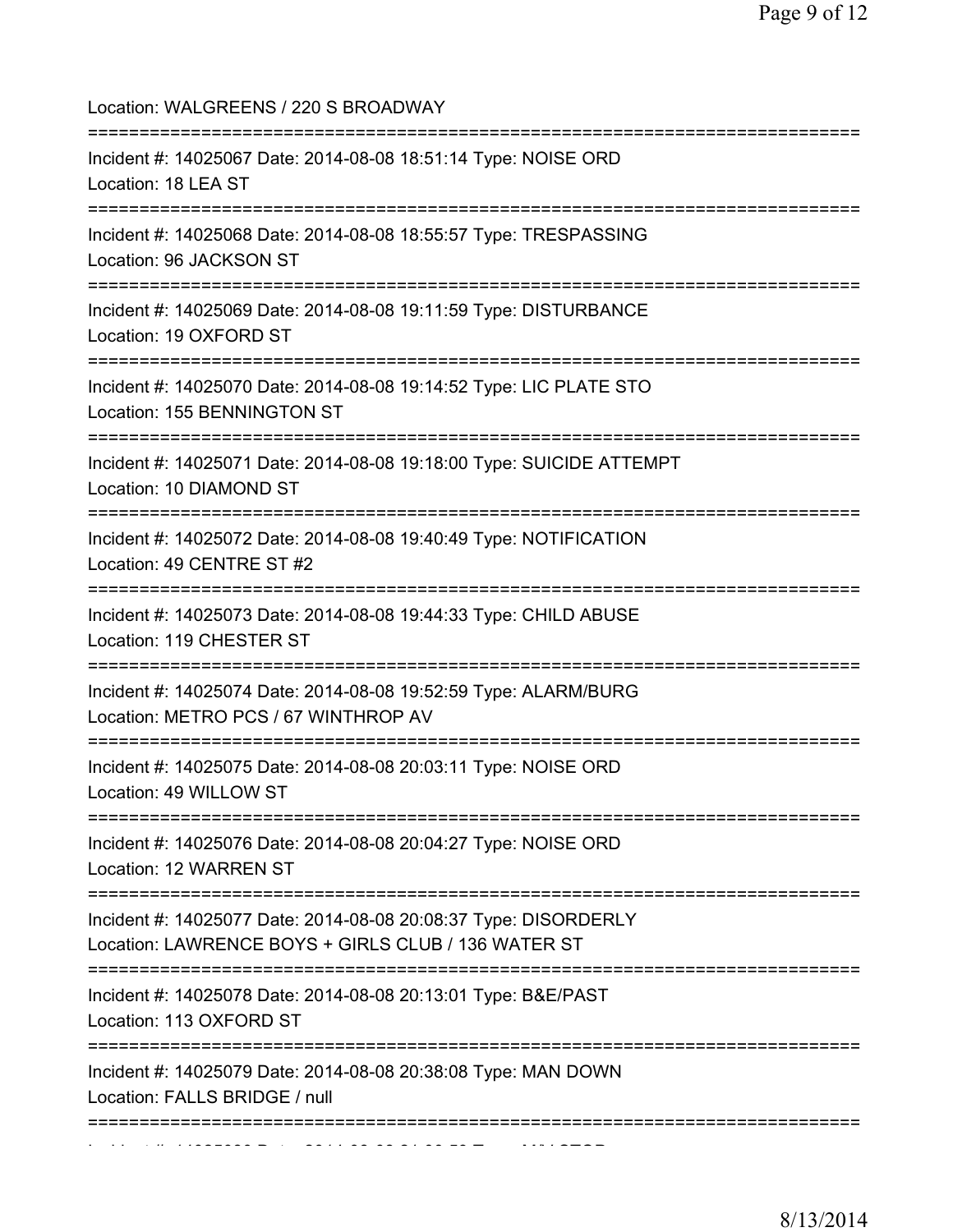| Location: AMESBURY ST & ESSEX ST<br>========================                                                                                  |
|-----------------------------------------------------------------------------------------------------------------------------------------------|
| Incident #: 14025081 Date: 2014-08-08 21:02:26 Type: GUN CALL<br>Location: 59 E HAVERHILL ST<br>======================                        |
| Incident #: 14025082 Date: 2014-08-08 21:14:23 Type: NOISE ORD<br>Location: 7 FARLEY ST<br>==============================                     |
| Incident #: 14025083 Date: 2014-08-08 21:15:22 Type: LOUD NOISE<br>Location: 26 ROBINSON CT                                                   |
| Incident #: 14025084 Date: 2014-08-08 21:24:04 Type: B&E/MV/ATTEMP<br>Location: 58 S BROADWAY                                                 |
| Incident #: 14025085 Date: 2014-08-08 21:25:10 Type: UNATENEDCHILD<br>Location: PUEBLO SUPERMARKET / 309 PARK ST                              |
| Incident #: 14025086 Date: 2014-08-08 21:26:51 Type: ALARM/BURG<br>Location: EARLY CHILDHOOD EDUCATION / 360 MERRIMACK ST #BLDG 9             |
| Incident #: 14025087 Date: 2014-08-08 21:45:17 Type: DOMESTIC/PROG<br>Location: S BROADWAY & SYLVESTER ST<br>================================ |
| Incident #: 14025088 Date: 2014-08-08 21:55:04 Type: DISTURBANCE<br>Location: 80 MELVIN ST #18                                                |
| Incident #: 14025089 Date: 2014-08-08 21:58:09 Type: NOISE ORD<br>Location: 357 HAMPSHIRE ST                                                  |
| Incident #: 14025090 Date: 2014-08-08 21:58:57 Type: NEIGHBOR PROB<br>Location: 51 HIGH ST FL 1                                               |
| Incident #: 14025091 Date: 2014-08-08 22:01:03 Type: DOMESTIC/PROG<br>Location: 34 HOLLY ST                                                   |
| Incident #: 14025092 Date: 2014-08-08 22:04:33 Type: NOISE ORD<br>Location: 43 TEXAS AV<br>==========================                         |
| Incident #: 14025093 Date: 2014-08-08 22:11:55 Type: NOISE ORD<br>Location: EXETER ST & PHILLIPS ST                                           |
|                                                                                                                                               |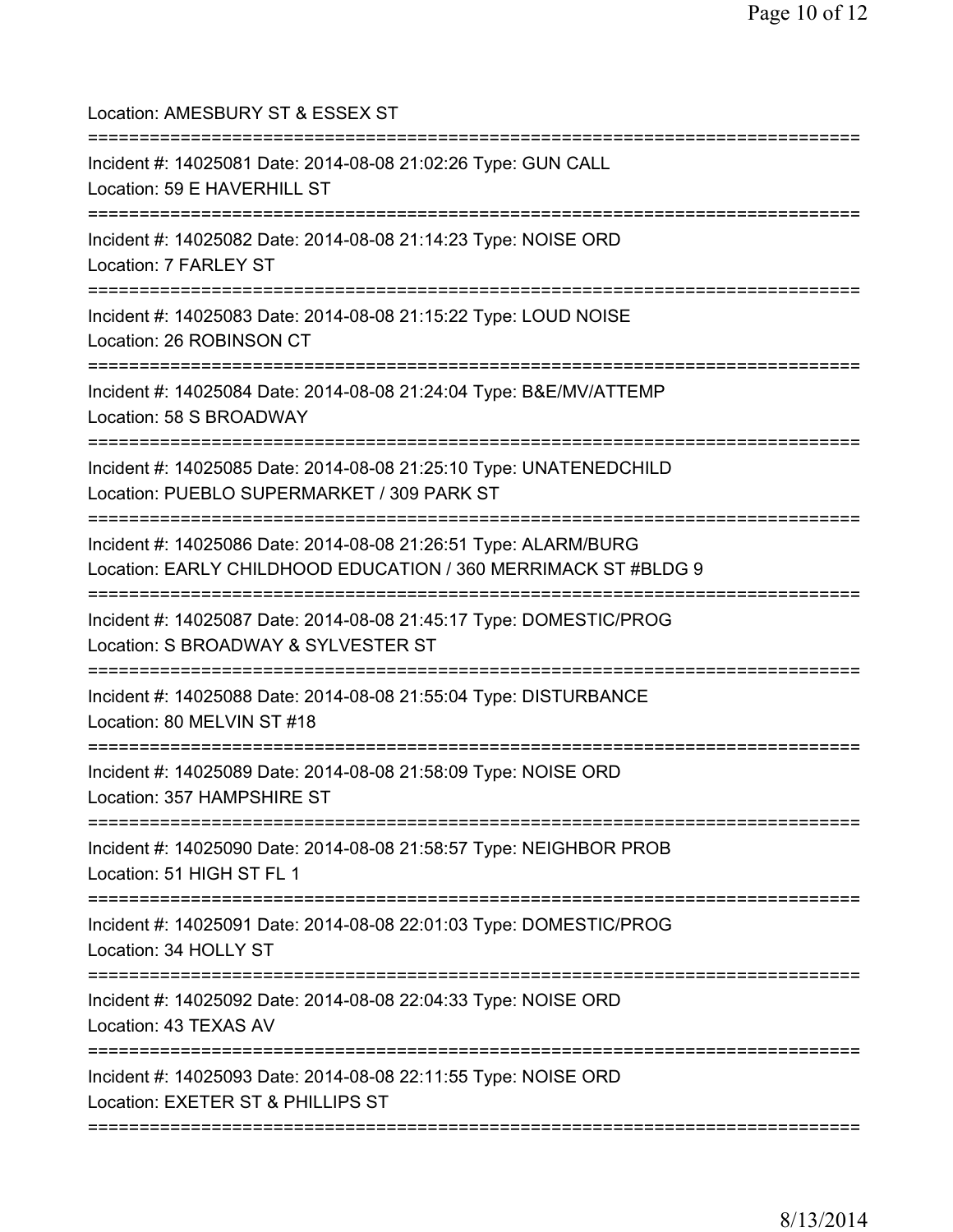| Location: 48 KINGSTON ST FL 3<br>====================================                                                                    |
|------------------------------------------------------------------------------------------------------------------------------------------|
| Incident #: 14025095 Date: 2014-08-08 22:28:29 Type: VIO CITY ORD<br>Location: 454 ESSEX ST<br>========================                  |
| Incident #: 14025096 Date: 2014-08-08 22:38:23 Type: NOISE ORD<br>Location: 42 CANTON ST<br>==============================               |
| Incident #: 14025097 Date: 2014-08-08 22:43:30 Type: ROBBERY ARMED<br>Location: 438 HAMPSHIRE ST<br>;==================================  |
| Incident #: 14025098 Date: 2014-08-08 22:53:57 Type: MAN DOWN<br>Location: EMBANKMENT RD & ESSEX ST                                      |
| Incident #: 14025100 Date: 2014-08-08 23:02:08 Type: MISSING PERS<br>Location: 120 SALEM ST                                              |
| Incident #: 14025099 Date: 2014-08-08 23:04:00 Type: GENERAL SERV<br>Location: 48 CROSBY ST                                              |
| Incident #: 14025101 Date: 2014-08-08 23:06:43 Type: FIGHT<br>Location: 84 OAK ST<br>====================================                |
| Incident #: 14025102 Date: 2014-08-08 23:16:06 Type: CK WELL BEING<br>Location: 120 SALEM ST                                             |
| Incident #: 14025103 Date: 2014-08-08 23:22:14 Type: AUTO ACC/UNK PI<br>Location: 210 LAWRENCE ST<br>=================================== |
| Incident #: 14025104 Date: 2014-08-08 23:26:03 Type: LARCENY/PAST<br>Location: 23 NEWTON ST                                              |
| Incident #: 14025105 Date: 2014-08-08 23:46:44 Type: M/V STOP<br>Location: MERRIMACK ST & S BROADWAY                                     |
|                                                                                                                                          |

438 record(s)

{ call presslog("2014-08-08","0000","2014-08-08","2359") } Total records found: 438 These results were produced by the following query: